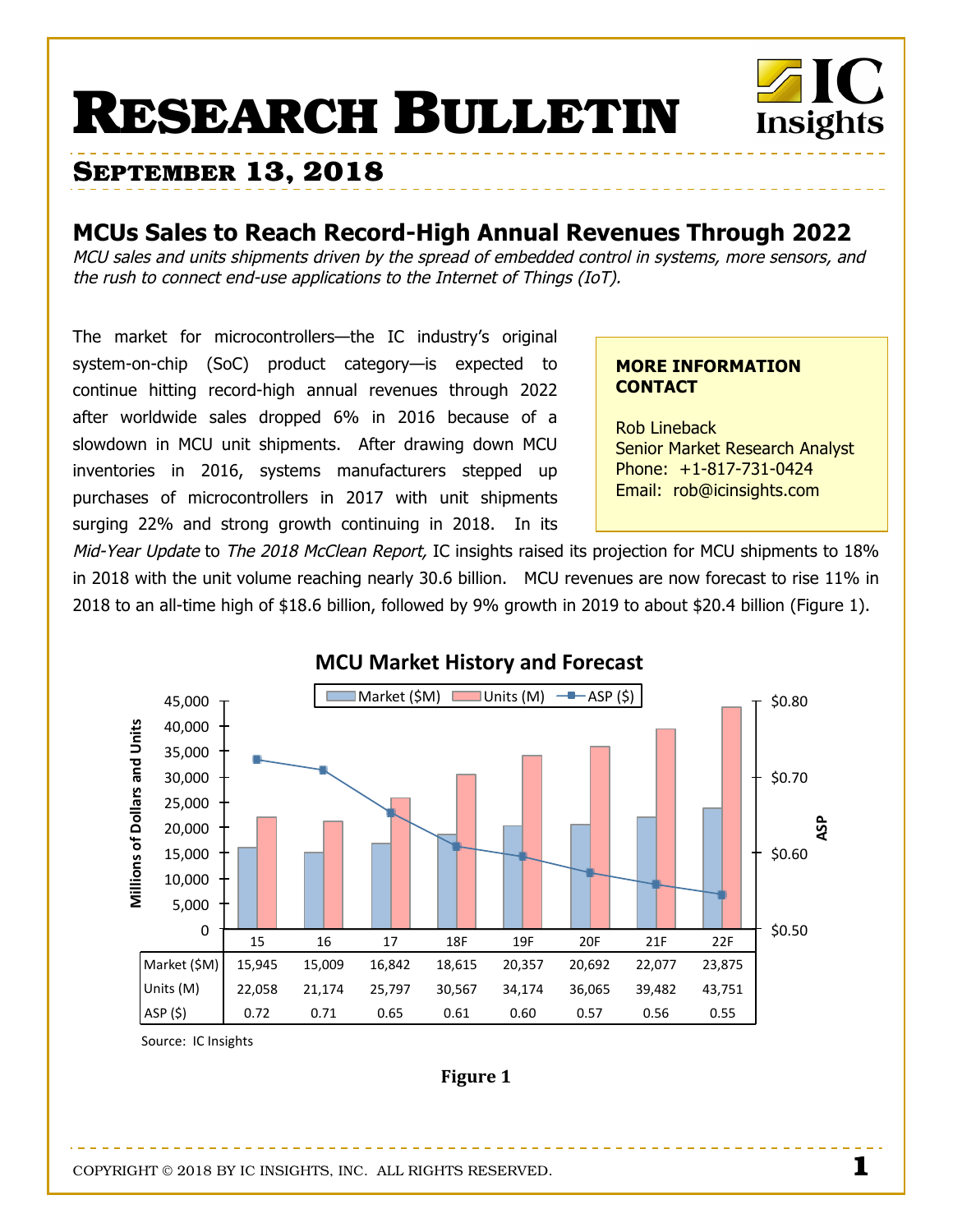The *Mid-Year Update* also raised the five-year growth projection of MCU sales to a CAGR of 7.2%, reaching nearly \$23.9 billion in 2022, with unit shipments increasing by a compound annual growth rate of 11.1% to about 43.8 billion in the final forecast year.

The ASP for microcontrollers fell to the lowest point ever in 2017 and prices are continuing to drop at about the same rate in 2018. However, the annual rate of decline has eased in the last five years compared to earlier this decade. The new forecast for MCU ASP shows the average selling price falling by a CAGR of -3.5% in the 2017-2022 period, much slower than the -5.8% decline seen during the 2012-2017 period and the 20-year CAGR of -6.3% between 1997 and 2017.

A key factor in the 2017 recovery of MCU sales from the decline in 2016 was a turnaround in the smartcard microcontroller segment. About 40% of total MCU shipments are currently for smartcard applications, but that is down from about half early in this decade. Excluding smartcard MCUs, sales of "general" microcontrollers for embedded systems, automated control, sensing applications, and IoTconnected things are forecast to grow 11% in 2018 to \$16.4 billion after rising 14% in 2017. Shipments of general MCUs are projected to climb 25% in 2018 to 18.9 billion units after rising 21% in 2017. General microcontrollers now represent a little over 60% of MCU unit shipments and are forecast to reach 68% of the total in 2022. Currently, general MCUs generate about 88% of total microcontroller revenues, and they are expected to reach 90% of the entire market value in 2022.

Across nearly all MCU applications, strong growth in 32-bit microcontrollers has reshaped the market as suppliers aggressively promote more powerful designs that are cost competitive with 8-bit and 16-bit devices, which have typically been used in consumer products and other high-volume systems. In some cases new 32-bit MCUs are being priced below the cost of 8-bit microcontrollers. On average, 32-bit MCUs were selling for about twice the amount of the ASP for all microcontrollers in 2012 (\$1.76 for 32-bit versus \$0.88 for total MCUs). In 2018, the ASP for 32-bit MCUs is expected to be just \$0.09 higher than the ASP for all MCUs, and by 2022, the difference is forecast to shrink to \$0.05 (\$0.60 for 32-bit versus an average of \$0.55 for total MCUs).

### **Report Details: The 2018 McClean Report**

Additional details and trends within the IC industry are provided in The McClean Report—A Complete Analysis and Forecast of the Integrated Circuit Industry (released in January 2018). A subscription to The McClean Report includes **free** monthly updates from March through November (including a 200+ page Mid-Year Update), and **free** access to subscriber-only webinars throughout the year. An individual-user license to the 2018 edition of *The McClean Report* is priced at \$4,290 and includes an Internet access password. A multi-user worldwide corporate license is available for \$7,290.

To review additional information about IC Insights' new and existing market research products and services please visit our website: www.icinsights.com

COPYRIGHT © 2018 BY IC INSIGHTS, INC. ALL RIGHTS RESERVED. **2**